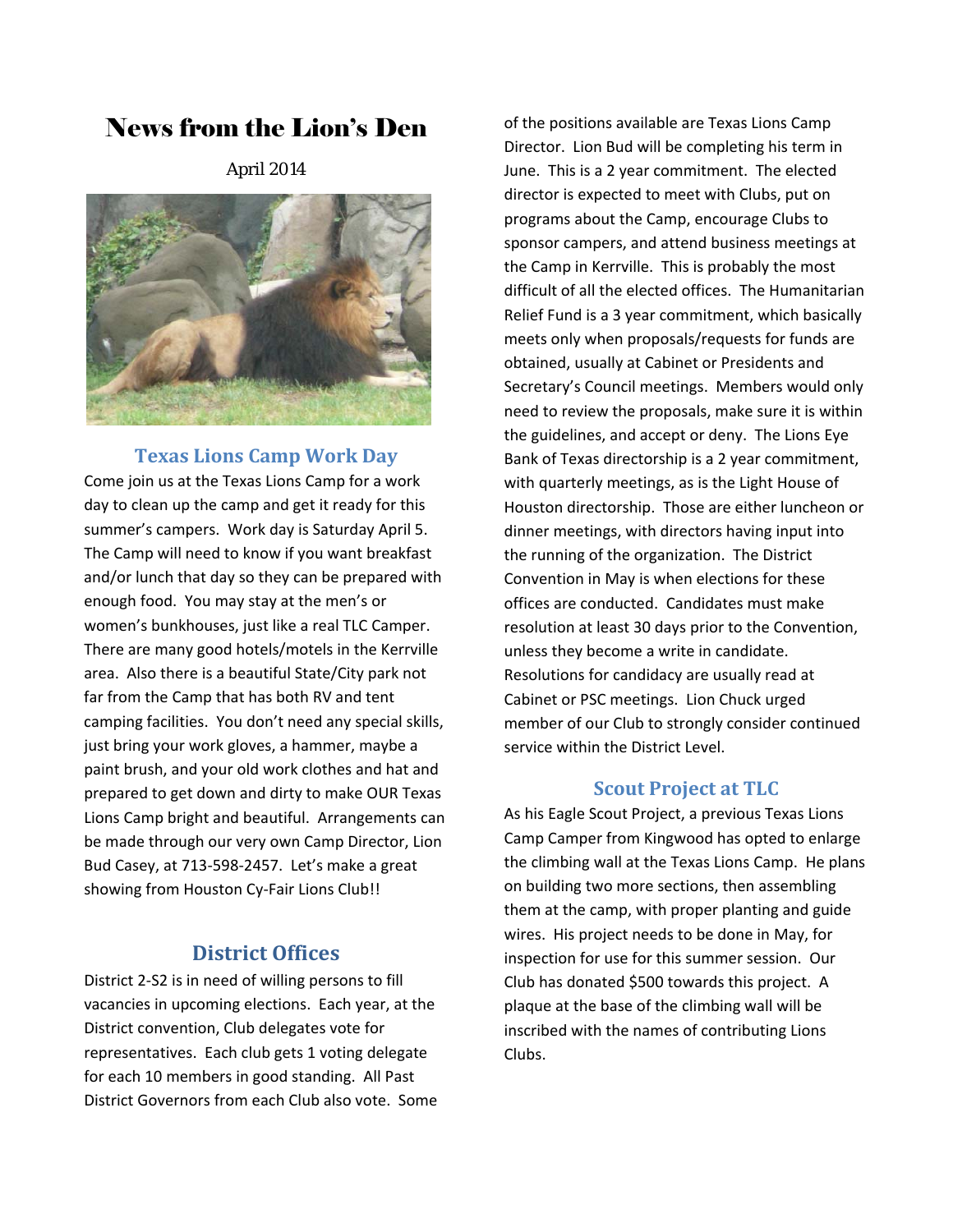#### *New Website*

Our Club website will have a much needed upgrade and make over very soon. Lion John Donato, with Vast Marketing Group, has been awarded the contract. The new website will be much more user friendly, allowing easier navigation, and provide more updated information to the public and members. Please visit our website at: http://www.houstoncy‐fairlions.org.

#### **Student Award**

Hayden Rinehart, a 5<sup>th</sup> Grade student within the Houston Cy‐Fair School District, has been nominated to attend a special Junior National Youth Leadership Conference in Washington, DC this summer. Houston Cy-Fair Lions Club has given him a scholarship to help with this trip. Hayden sent a letter thanking us, which is duplicated below:

*Dear Lions Club, Thank you very much for helping sponsor my trip to the Junior National Youth Leadership Conference. At the Camp we will be experiencing hands on lesions and projects outside a classroom to help us learn and understand the six leadership traits: character, communication, goal setting, problem solving, respect and teamwork. Many of the lesions will take place at various historical landmarks and memorials. Among these memorials are the Korean War Memorial and the Viet Nam War Memorial. These are particular to me because my grandpa along with other family members fought in at least one of them. Thank you once again and I plan on using this experience to become a leader in my community. Sincerely, Hayden Rinehart.*

Lion Becca plans to formally present Hayden with his scholarship money at the Emmotte Elementary Awards Ceremony June 2. It would be wonderful if we could have a lot of Lions Club members on hand that day to congratulate Hayden on his accomplishment of being chosen for this coveted adventure.

#### *Lions Fun Event*

Several Lions attended the St. Stephen's United Methodist Church Car Show on Saturday March 23. There was a wide verity of cars on display. Kamel and friend had a Corvette on display. The barbeque lunch was wonderful. I think everyone enjoyed looking at all the different cars on display.